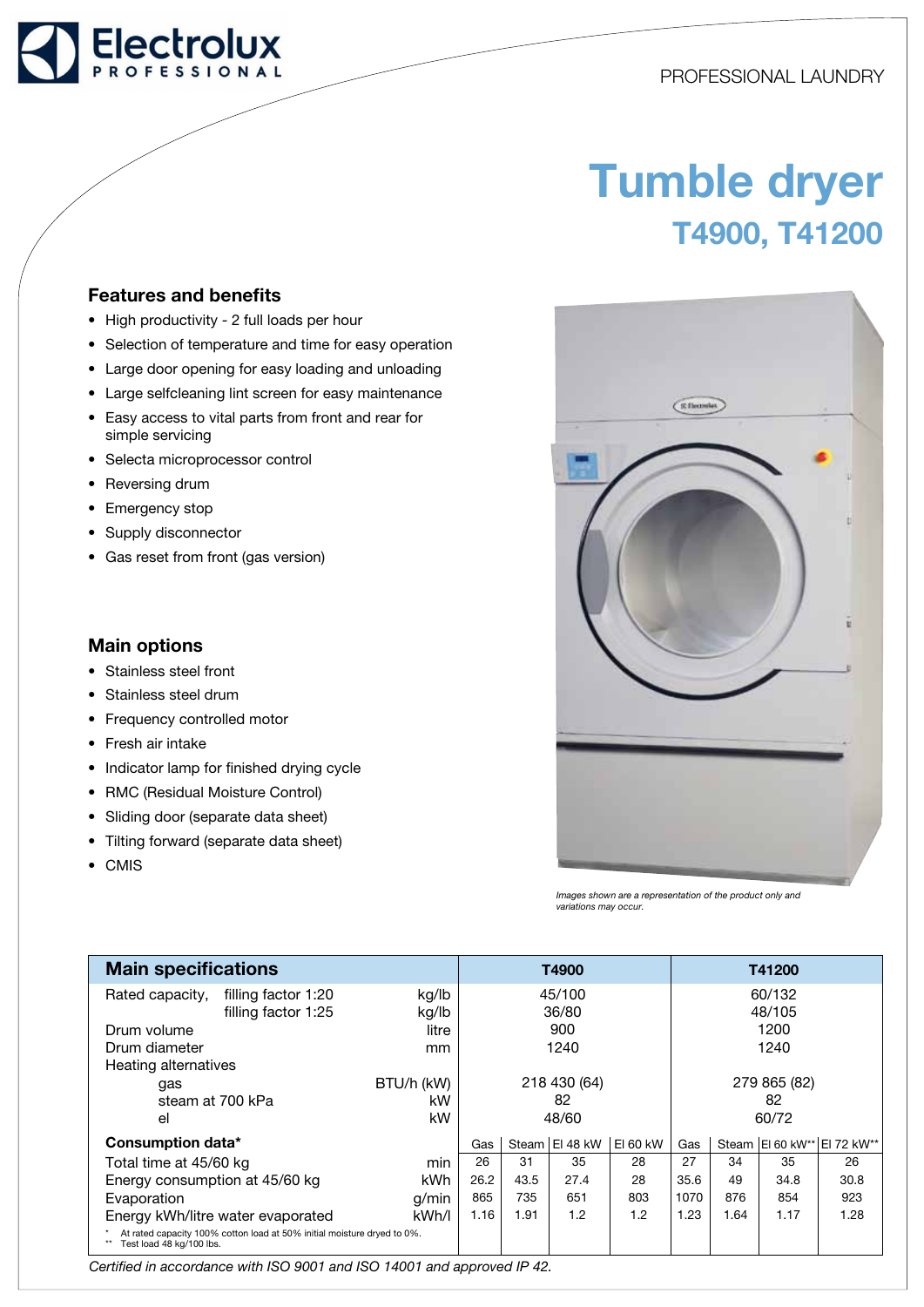

| <b>Electrical connections*</b>                                                                                                       |                                                   |                                                | T4900                                                                                                                                | T41200                                                                                                                               |  |
|--------------------------------------------------------------------------------------------------------------------------------------|---------------------------------------------------|------------------------------------------------|--------------------------------------------------------------------------------------------------------------------------------------|--------------------------------------------------------------------------------------------------------------------------------------|--|
| <b>Heating Voltage</b>                                                                                                               |                                                   |                                                |                                                                                                                                      |                                                                                                                                      |  |
| $415V$ 3PH + N+E <sup>*</sup><br>EI.                                                                                                 |                                                   | kW(A)                                          | 51 (80)                                                                                                                              | 63 (100)                                                                                                                             |  |
| Gas<br>$400V$ 3PH + N+E <sup>*</sup>                                                                                                 |                                                   | kW(A)                                          | 3.3(15)                                                                                                                              | 3.3(15)                                                                                                                              |  |
| *with a 5% tolerance range                                                                                                           |                                                   |                                                |                                                                                                                                      |                                                                                                                                      |  |
| Steam, gas and air connections                                                                                                       |                                                   |                                                |                                                                                                                                      |                                                                                                                                      |  |
| Steam<br>Steam pressure<br>Steam consumption<br>Condensate<br>Gas<br>Gas pressure                                                    | Natural gas                                       | in<br>kPa<br>kg/h<br>in<br>in<br>kPa           | 2x1<br>300-1000<br>143<br>1<br>1<br>1.13                                                                                             | 2x1<br>300-1000<br>143<br>1<br>1<br>1.13                                                                                             |  |
|                                                                                                                                      | LPG gas                                           | kPa                                            | 2.75                                                                                                                                 | 2.75                                                                                                                                 |  |
| Air outlet<br>Evacuated air,<br>Pressure drop                                                                                        | steam<br>gas<br>electric                          | mm<br>$m^3/h$<br>$m^3/h$<br>$m^3/h$<br>Max. Pa | Ø 315<br>2300<br>2300<br>2300<br>100                                                                                                 | Ø 315<br>2500<br>2500<br>2500<br>100                                                                                                 |  |
| <b>Sound levels</b>                                                                                                                  |                                                   |                                                |                                                                                                                                      |                                                                                                                                      |  |
| Airborne sound level                                                                                                                 |                                                   | < 70                                           | < 70                                                                                                                                 |                                                                                                                                      |  |
| <b>Heat emission</b>                                                                                                                 |                                                   |                                                |                                                                                                                                      |                                                                                                                                      |  |
| % of installed power, max                                                                                                            |                                                   | 15                                             | 15                                                                                                                                   |                                                                                                                                      |  |
| <b>Shipping data</b>                                                                                                                 |                                                   |                                                |                                                                                                                                      |                                                                                                                                      |  |
| Heating unit, gas/steam/electric                                                                                                     |                                                   | 39/50/42<br>440                                | 46/50/42<br>470                                                                                                                      |                                                                                                                                      |  |
| Heating unit, gas/steam/electric<br>crated, kg<br>total crated, kg                                                                   |                                                   |                                                | 69/80/72<br>483                                                                                                                      | 76/80/72<br>535                                                                                                                      |  |
| Shipping volume, Heating unit<br>$\mathsf{m}^3$<br>total, $m3$                                                                       |                                                   |                                                | 0.48<br>3.65                                                                                                                         | 0.48<br>4.16                                                                                                                         |  |
| Dimensions in mm                                                                                                                     |                                                   |                                                |                                                                                                                                      |                                                                                                                                      |  |
| A Width<br><b>B</b> Depth<br>C Height<br>D (with top removed)<br>Е<br>F<br>G<br>н<br>L<br>Κ<br>L.<br>М<br>N<br>Ο<br>P<br>R<br>S<br>T |                                                   |                                                | 1290<br>1295<br>2465<br>1965<br>780<br>850<br>245<br>230<br>1590<br>120<br>180<br>2055<br>410<br>2025<br>2360<br>570<br>2400<br>1810 | 1290<br>1485<br>2465<br>1965<br>780<br>850<br>245<br>230<br>1590<br>120<br>180<br>2055<br>410<br>2025<br>2360<br>570<br>2590<br>1810 |  |
| 1<br>Control panel<br>$\mathbf{2}^-$<br>Door opening ø 940<br>Electrical connection<br>3<br>Gas connection<br>4                      | Other voltages available see installation manual. | 5<br>6.<br>7.<br>8.                            | Steam connection<br>Condensate connection<br>Exhaust connection<br>Delivery height                                                   |                                                                                                                                      |  |



2

8





Art. No. 438903221/2013.01.04<br>We reserve the right to alter specifications without notice. We reserve the right to alter specifications without notice. Art. No. 438903221/2013.01.04 A family owned **Australian business** 



BRISBANE - SYDNEY - MELBOURNE - ADELAIDE - PERTH 1300 RICHARD (742 427) - www.richardjay.com.au